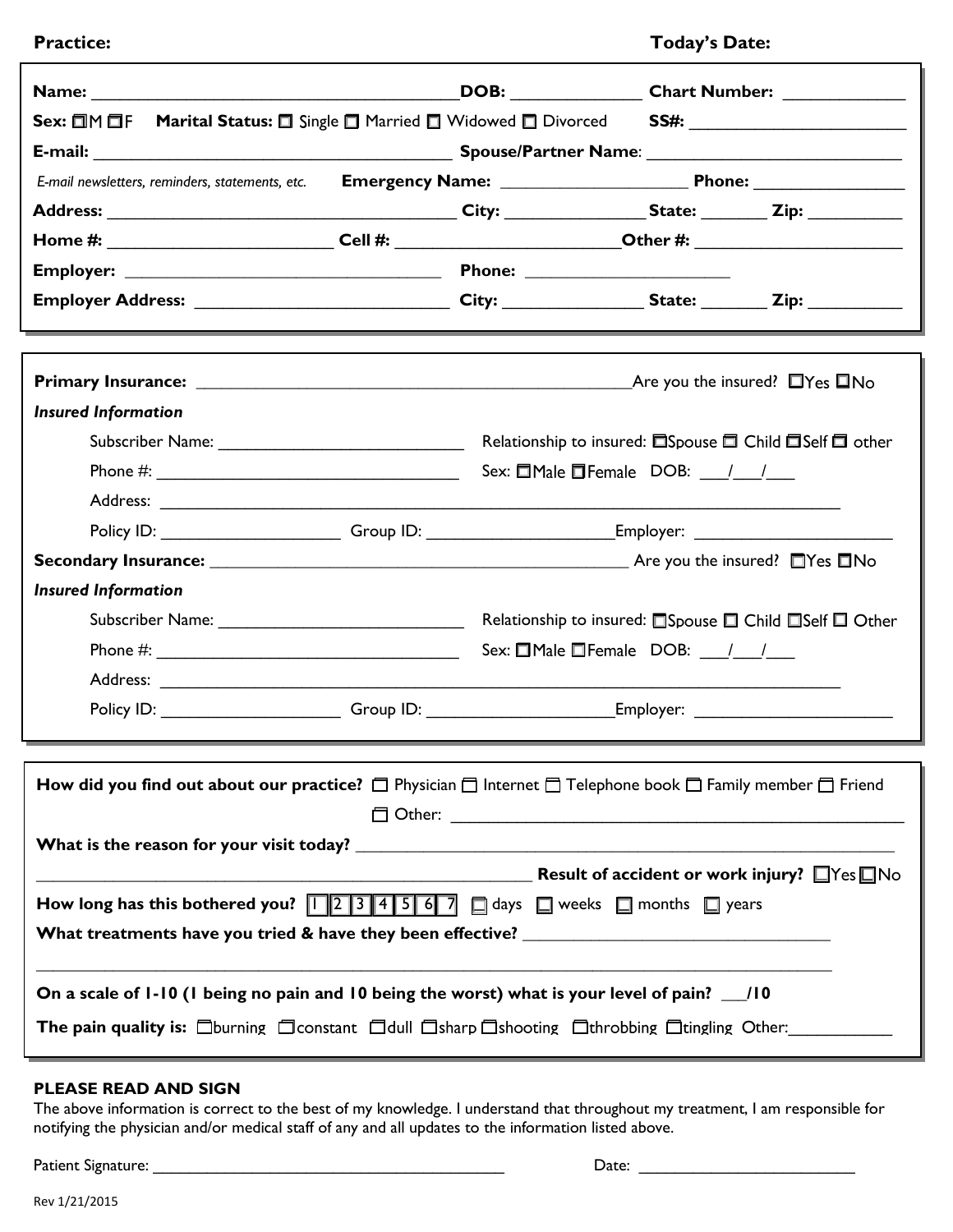| <b>History and Physical</b>                                                                                                                                                                                                                                                                                                                                                                                                                                                                                                                                                                                                                                                                  | <b>Name:</b>                                                                                                                                                                                                                                                                                                                                                                   | DOB:                                                                    | <b>Chart Number:</b>                                                                                                                                                                                                                                                                                           |  |
|----------------------------------------------------------------------------------------------------------------------------------------------------------------------------------------------------------------------------------------------------------------------------------------------------------------------------------------------------------------------------------------------------------------------------------------------------------------------------------------------------------------------------------------------------------------------------------------------------------------------------------------------------------------------------------------------|--------------------------------------------------------------------------------------------------------------------------------------------------------------------------------------------------------------------------------------------------------------------------------------------------------------------------------------------------------------------------------|-------------------------------------------------------------------------|----------------------------------------------------------------------------------------------------------------------------------------------------------------------------------------------------------------------------------------------------------------------------------------------------------------|--|
| Medical History: <b>4</b> Alcoholism<br>$\sqsupset$ Liver<br>$\Box$<br>Blood clot<br>$\Box$                                                                                                                                                                                                                                                                                                                                                                                                                                                                                                                                                                                                  | Sleep apnea<br>$\Box$ Gout<br>Heart murmur □ Stomach/bowel□ Depression □ Anxiety disorder<br>$\Box$ High cholesterol<br>$\Box$ Neuropathy (specify) ___________ $\Box$ Thyroid disease (specify) ___________<br>$\Box$ Arthritis (specify) ______________ $\Box$ other (specify)<br><b>Are you pregnant?</b> $\Box$ Yes $\Box$ No <b>Are you nursing?</b> $\Box$ Yes $\Box$ No | $\Box$ Allergies<br>$\Box$ High blood pressure                          | Blood disorders $\Box$ Circulation problems $\Box$ Musculoskeletal $\Box$ Breathing issues<br>$\Box$ Heart disease<br>$\Box$ Asthma<br>$\Box$ Mental illness<br>□ Kidney disease<br>$\Box$ Cancer<br>$\Box$ Hepatitis<br>$\Box$ Diabetes (type 1, type 2)<br>$\Box$ HIV<br>$\Box$ CVA<br>Skin disorders Stroke |  |
| Surgical History Mone MAppendectomy MC-Section MAngioplasty MBypass MCataracts MCholecystectomy<br>Have you ever had any surgical procedures on foot/ankle or anywhere else on your body? $\Box$ Yes $\Box$ No<br>If yes, please describe: _<br><u> 1980 - Jan Samuel Barbara, margaret e</u> n 1980 eta eta 1980 eta 1980 eta 1980 eta 1980 eta 1980 eta 1980 eta 198                                                                                                                                                                                                                                                                                                                       |                                                                                                                                                                                                                                                                                                                                                                                |                                                                         |                                                                                                                                                                                                                                                                                                                |  |
| <b>Social History</b><br>Do you smoke? $\Box$ Yes $\Box$ No If yes how many packs per day? $\Box$ I $\Box$ 2 $\Box$ 3 $\Box$ 4 $\Box$ 5 For how long?<br>Do you drink alcohol? TYes, everyday (5-7 days/week) TYes, occasionally/socially TNo/Rarely<br>TYes, I have a current substance abuse problem. Please specify:<br>Substance abuse:<br>$\Box$ Yes, I had a past substance abuse problem. Please specify: $\_$<br>$\Box$ No, I have never had a substance abuse problem<br>What is your occupation?<br>Does it involve mostly $\Box$ standing or $\Box$ sitting<br>Do you exercise regularly? $\Box$ No, I do not exercise regularly $\Box$ Yes, I do the following regular exercise: |                                                                                                                                                                                                                                                                                                                                                                                |                                                                         |                                                                                                                                                                                                                                                                                                                |  |
| Family History Is there any family history (blood relative) of: (Please indicate family member)<br>Alzheimer's<br>Depression<br>Arthritis<br><b>Diabetes</b><br><b>Bleeding disorders</b><br>Emphysema<br>Blood clot<br>Heart disease<br><b>High Blood Pressure</b><br>Cancer<br>Neurological<br>Cataracts<br><b>Strokes</b><br>Circulation problems<br>Other (specify):                                                                                                                                                                                                                                                                                                                     |                                                                                                                                                                                                                                                                                                                                                                                |                                                                         |                                                                                                                                                                                                                                                                                                                |  |
|                                                                                                                                                                                                                                                                                                                                                                                                                                                                                                                                                                                                                                                                                              | <b>Review of Systems</b> (Please check the box if you currently have any of these symptoms or check "NONE")                                                                                                                                                                                                                                                                    |                                                                         |                                                                                                                                                                                                                                                                                                                |  |
| Cardiovascular                                                                                                                                                                                                                                                                                                                                                                                                                                                                                                                                                                                                                                                                               | $\exists$ leg pain when walking $\Box$ fever<br>lfainting<br>palpitations                                                                                                                                                                                                                                                                                                      | chest pain/pressure<br>vascular disease                                 | leg swelling<br>$\sqcap$ cold hands/feet<br><b>NONE</b><br>valve problems                                                                                                                                                                                                                                      |  |
|                                                                                                                                                                                                                                                                                                                                                                                                                                                                                                                                                                                                                                                                                              | blood in urine<br>]hesitancy                                                                                                                                                                                                                                                                                                                                                   | Incontinence                                                            |                                                                                                                                                                                                                                                                                                                |  |
| Genitourinary                                                                                                                                                                                                                                                                                                                                                                                                                                                                                                                                                                                                                                                                                | excessive urination<br>decreased frequency                                                                                                                                                                                                                                                                                                                                     | kidney disease                                                          | increased urgency<br>kidney stones<br><b>NONE</b>                                                                                                                                                                                                                                                              |  |
| Gastrointestinal                                                                                                                                                                                                                                                                                                                                                                                                                                                                                                                                                                                                                                                                             | abdominal pain<br>diarrhea<br>trouble swallowing                                                                                                                                                                                                                                                                                                                               | heartburn <b>blood</b> in stool<br>$\Box$ vomiting<br>decrease appetite | lulcers<br>constipation<br><b>NONE</b><br>]increase appetite[                                                                                                                                                                                                                                                  |  |
| Integumentary                                                                                                                                                                                                                                                                                                                                                                                                                                                                                                                                                                                                                                                                                | athletes foot [<br>Inail abnormalities                                                                                                                                                                                                                                                                                                                                         | keloids<br>itchiness                                                    | <b>NONE</b><br>dry, scaly skin                                                                                                                                                                                                                                                                                 |  |
| Hematologic                                                                                                                                                                                                                                                                                                                                                                                                                                                                                                                                                                                                                                                                                  | $\overline{\phantom{a}}$ sickle cell disease $\overline{\phantom{a}}$<br>lower leg ulcers $\square$                                                                                                                                                                                                                                                                            | blood thinners<br>anemia                                                | <b>NONE</b><br>clotting disorders                                                                                                                                                                                                                                                                              |  |
| Neurological                                                                                                                                                                                                                                                                                                                                                                                                                                                                                                                                                                                                                                                                                 | $\exists$ weakness<br>tingling]<br>tremors<br>$\Box$ paralysis                                                                                                                                                                                                                                                                                                                 | ]seizures                                                               | <b>Inumbness</b><br>headaches<br><b>NONE</b>                                                                                                                                                                                                                                                                   |  |
| <b>Musculoskeletal</b>                                                                                                                                                                                                                                                                                                                                                                                                                                                                                                                                                                                                                                                                       | joint swelling<br>back pain<br>joint stiffness<br>$\Box$ sciatica                                                                                                                                                                                                                                                                                                              | muscle weakness<br>joint pain<br>$\Box$ joint instability               | muscle pain<br>neck pain<br><b>NONE</b><br>$\overline{\phantom{a}}$ arthritis                                                                                                                                                                                                                                  |  |

## **PLEASE READ AND SIGN**

The above information is correct to the best of my knowledge. I understand that throughout my treatment, I am responsible for notifying the physician and/or medical staff of any and all updates to the information listed above.

Patient Signature: \_\_\_\_\_\_\_\_\_\_\_\_\_\_\_\_\_\_\_\_\_\_\_\_\_\_\_\_\_\_\_\_\_\_\_\_\_\_\_ Date: \_\_\_\_\_\_\_\_\_\_\_\_\_\_\_\_\_\_\_\_\_\_\_\_